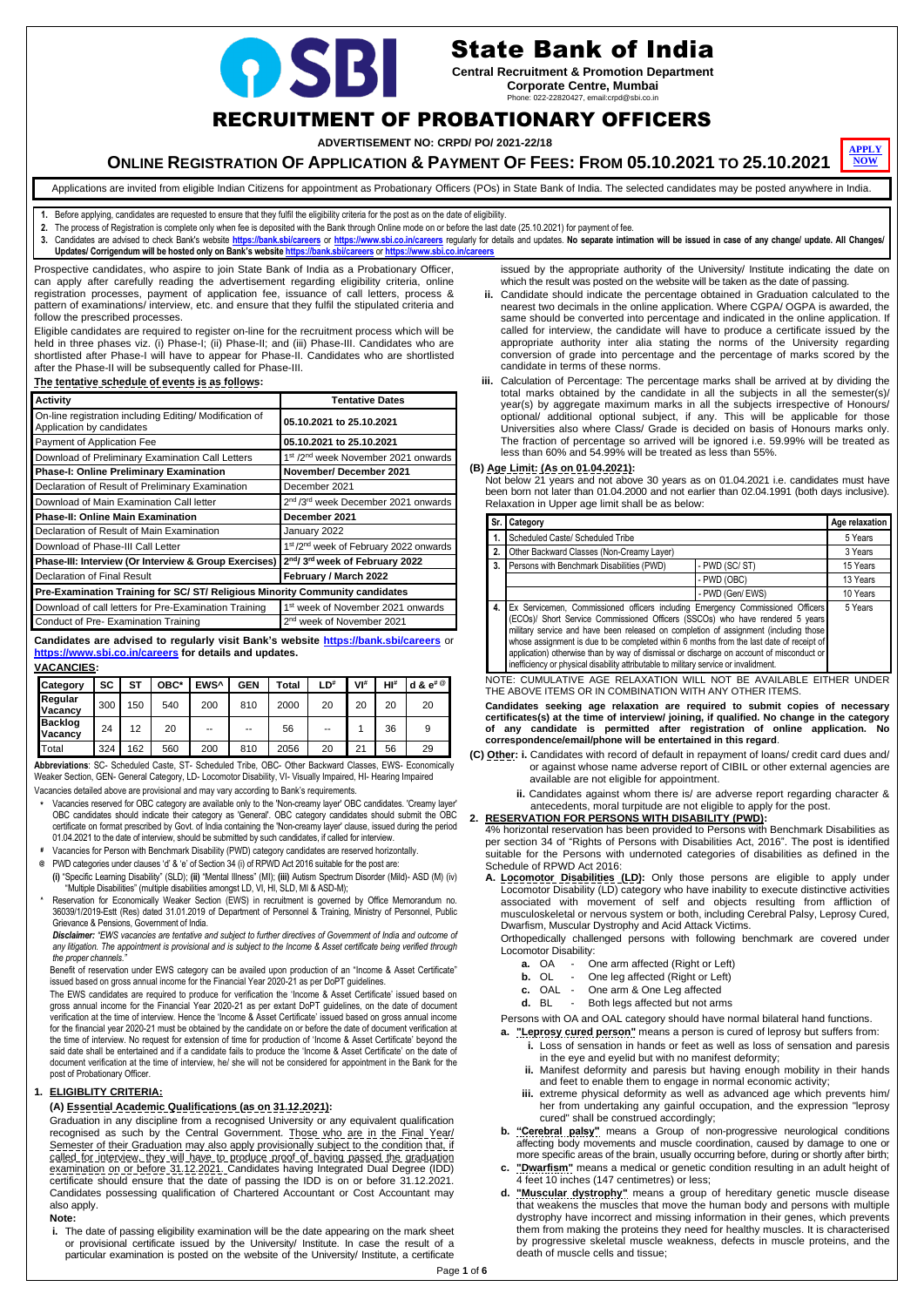- **e. "Acid attack victims"** means a person disfigured due to violent assaults by throwing of acid or similar corrosive substance.
- **B.** Visual Impairment (VI): Only those Visually Impaired (VI) persons who suffer from any one of the following conditions, after best correction, are eligible to apply.

#### **a. Blindness:**

- **i.** Total absence of sight; OR
- **ii.** Visual acuity less than 3/60 or less than 10/200 (Snellen) in the better eye with best possible correction; OR
- **iii.** Limitation of the field of vision subtending an angle of less than 10 degree. OR

#### **b. Low Vision:**

- **i.** Visual acuity not exceeding 6/18 or less than 20/60 upto 3/60 or upto 10/200 (Snellen) in the better eye with best possible corrections; OR
- **ii.** Limitation of the field of vision subtending an angle of less than 40 degree up to 10 degree.
- **C. Hearing Impaired (HI):** Only those Hearing Impaired (HI) persons who suffer from any one of the following conditions, after best correction, are eligible to apply.
	- **a. Deaf** means person having 70 DB hearing loss in speech frequencies in both ears.
	- **b. Hard of Hearing** means person having 60 DB to 70 DB hearing loss in speech frequencies in both ears.
- **D.**  $^{\prime}d^{\prime}$  &  $^{\prime}e^{\prime}$ : Only those persons, who suffer from any one of the following types of disabilities, are eligible to apply under this category:
	- **a. "Specific Learning Disability" (SLD)** means a heterogeneous group of conditions wherein there is a deficit in processing language, spoken or written, that may manifest itself as a difficulty to comprehend, speak, read, write, spell, or to do mathematical calculations and includes such conditions as perceptual disabilities, dyslexia, dysgraphia, dyscalculia, dyspraxia and developmental aphasia.
	- **b. "Mental Illness" (MI)** means a substantial disorder of thinking, mood, perception, orientation or memory that grossly impairs judgment, behaviour, capacity to recognise reality or ability to meet the ordinary demands of life, but does not include retardation which is a condition of arrested or incomplete development of mind of a person, specially characterised by sub normality of intelligence.
	- **c. Autism Spectrum Disorder (Mild)- ASD (M):** Autism Spectrum Disorder means a neuro-developmental condition typically appearing in the first three years of life that significantly affects a person's ability to communicate, understand relationships and relate to others, and is frequently associated with unusual or stereotypical rituals or behaviours.
	- **d. "Multiple Disabilities"** means multiple disabilities amongst LD, VI, HI, SLD, MI & ASD (M).

**Note:** Only those persons with **benchmark disabilities** would be eligible for reservation. **"Benchmark disability"** means a person with not less than **40% of a specified disability** where specified disability has not been defined in measurable terms and includes the persons with disability, where disability has been defined in a measurable term, as certified by the certifying authority.

A person who wants to avail benefit of reservation will have to submit a disability certificate issued by a Competent Authority as per Government of India guidelines. Such certificate will be subject to verification/ re-verification as may be decided by the competent authority. The certificate should be dated on or before last date of registration of application.

#### **Use of Scribe & compensatory time:**

The facility of scribe would be allowed to a person who has disability of 40% or more if so desired by the person and is meant for only those persons with disability who have physical limitation to write including that of speed. In all such cases where a scribe is used, the following rules will apply:

**Selection criteria for Phase-III:** Category wise merit list will be drawn on the basis of the aggregate marks scored in Phase-II (Main Exam). There will be no sectional cut-off. Candidates numbering up to 3 times (approx.) of the category wise vacancies will be shortlisted for Phase-III from the top of the category wise merit list subject to a candidate scoring the minimum aggregate qualifying score, as decided by the Bank.

- Candidates who are eligible and wish to use the services of scribe in the examination should carefully indicate the same in the online application form.
- Both the candidate and the scribe will have to give a suitable undertaking, on the prescribed format at the time of online examination
- Such candidates who are eligible to use a scribe shall be eligible for compensatory time of 20 minutes for every hour of the examination whether availing the facility of scribe or not.
- Candidate will have to arrange his/ her own scribe at his/ her own cost.
- Any candidate who is not eligible to use scribe as per guidelines, as referred above, uses scribe in the online examination shall be disqualified to participate further in the process of recruitment.
- Any candidate who is using scribe should ensure that he/ she is eligible to use scribe in the examination as per the guidelines.
- If it is found that scribe is solving the papers himself, the candidature of the candidate is liable to be cancelled.
- Any candidate using scribe in violation of the above guidelines shall stand disqualified and can be removed from the service without notice, if already joined Bank.
- The scribe will be allowed to be used as per the guidelines issued vide Office Memorandum F.No.16-110/2003-DDIII dated February 26, 2013 of Government of India, Ministry of Social Justice and Empowerment, Department of Disability Affairs, New Delhi and clarification issued by Government of India, Ministry of Financial, Department of Financial Services vide letter No. F.No.3/2/2013-Welfare dated 26.04.2013.

**Phase-III:** In view of the Social Distancing and safety measures necessitated due to COVID-19 pandemic, the 3 rd Phase may comprise of **(i)** Interview only (50 marks) **OR (ii)** Interview (30 marks) & Group Exercises (20 marks).

#### **3. CATEGORY:**

#### **Instructions for writing Category Name & Code no. while applying online.**  PLEASE NOTE THAT CHANGE OF CATEGORY WILL NOT BE PERMITTED AT ANY STAGE AFTER REGISTRATION OF ONLINE APPLICATION.

Candidates belonging to OBC category but coming in the 'CREAMY LAYER', are not entitled to OBC reservation and age relaxation. They should indicate their category as 'GEN' or 'GEN (LD)' or 'GEN (VI)' or GEN (HI) or GEN (d&e) (as applicable).

Benefit of reservation under EWS category can be availed upon production of an 'Income and Asset Certificate' issued by a Competent Authority on the format prescribed by Government of India.

| Category |    | Code   Category |    | Code   Category |    | Code   Category |    | Code   Category | Code |
|----------|----|-----------------|----|-----------------|----|-----------------|----|-----------------|------|
| SC       | 01 | ST              | 06 | <b>OBC</b>      | 11 | <b>GEN</b>      | 16 | EWS             | 21   |
| SC (LD)  | 02 | ST (LD)         | 07 | OBC (LD)        | 12 | GEN (LD)        | 17 | EWS (LD)        | 22   |
| SC (VI)  | 03 | ST (VI)         | 08 | OBC (VI)        | 13 | GEN (VI)        | 18 | EWS (VI)        | 23   |
| SC (HI)  | 04 | ST (HI)         | 09 | OBC (HI)        | 14 | GEN (HI)        | 19 | EWS (HI)        | 24   |
| SC (d&e) | 05 | $(d\&e)$<br>ST  | 10 | OBC (d&e)       | 15 | GEN (d&e)       | 20 | EWS (d&e)       | 25   |

#### **4. SELECTION PROCEDURE:**

The selection for Probationary Officers will be done through a three-tier process**:**

#### **Phase-I: Preliminary Examination:**

Preliminary Examination consisting of Objective Test for 100 marks will be conducted online. The test will have of 3 Sections (with separate timings for each section) as follows:

| SL. | Name of test          | <b>No. of Questions</b> | <b>Marks</b>   | <b>Duration</b> |
|-----|-----------------------|-------------------------|----------------|-----------------|
| 1.  | English Language      | 30                      | Total          | 20 minutes      |
| 2.  | Quantitative Aptitude | 35                      | <b>Maximum</b> | 20 minutes      |
| 3.  | Reasoning Ability     | 35                      | Marks          | 20 minutes      |
|     | Total                 | 100                     | 100            | 1 hour          |

**Selection criteria for Main Examination:** Category wise merit list will be drawn on the basis of the aggregate marks scored in the Preliminary Examination. There will be no sectional cut-off. Candidates numbering 10 times (approx.) the numbers of vacancies in each category will be short listed for Main Examination from the top of above merit list.

#### **Phase-II: Main Examination:**

Main Examination will be conducted online and will consist of Objective Tests for 200 marks and Descriptive Test for 50 marks. The Descriptive Test will be administered immediately after conclusion of the Objective Test and candidates will have to type their Descriptive Test answers on the computer.

**(i) Objective Test:** The duration of objective test is 3 hours and it consists of 4 Sections of total 200 marks. There will be separate timing for every section.

|    | Test Name of the test               | No. of Qs. | <b>Max. Marks</b> | <b>Duration</b> |
|----|-------------------------------------|------------|-------------------|-----------------|
|    | Reasoning & Computer Aptitude       | 45         | 60                | 60 minutes      |
| ш  | Data Analysis & Interpretation      | 35         | 60                | 45 minutes      |
| Ш  | General/ Economy/ Banking Awareness | 40         | 40                | 35 minutes      |
| IV | English Language                    | 35         | 40                | 40 minutes      |
|    | Total                               | 155        | 200               | 3 hours         |

**(ii) Descriptive Test:** The duration of Descriptive Test is 30 minutes. It will be a Test of English Language (Letter Writing & Essay) with two questions for total 50 marks.

#### **Penalty for Wrong Answers (Applicable to both - Preliminary & Main Examination):**

There will be penalty for wrong answers marked in Objective Tests. For each question for which a wrong answer has been given by the candidate,  $1/4<sup>th</sup>$  of marks assigned to that question will be deducted as penalty to arrive at corrected score. If a question is left blank, i.e. if no answer is marked by candidate, there will be no penalty for that question.

**Sectional Marks will not be maintained for both Preliminary & Main Examinations.**

Candidates will have to score minimum qualifying marks in Phase-III to be considered for final selection. The minimum qualifying marks will be decided by the Bank.

Candidates qualifying for Phase-III under 'OBC' category would be required to submit OBC certificate containing the 'Non-Creamy layer' clause. Candidates who have registered themselves as OBC but do not submit OBC 'Non-Creamy layer' certificate and request for interview under General category will not be entertained.

Candidates qualifying for Phase-III under EWS category would be required to submit EWS certificate issued based on gross annual income for the financial year 2020-21 as per DoPT guidelines. Candidates who have registered themselves as EWS but do not submit EWS certificate issued based on gross annual income for the financial year 2020-21 as per DoPT guidelines and request for interview under General category will not be entertained.

#### **Final Selection**

The candidates will have to qualify both in Phase-II and Phase-III separately. The marks obtained in Main Examination (Phase-II), both in the Objective Test and the Descriptive Test, will be added to the marks obtained in Phase-III for preparing the final merit list. The marks obtained in the Preliminary Examination (Phase-I) will not be added for preparing the final merit list for selection.

Marks secured by the candidates in the Phase-II (out of 250 marks) are converted to out of 75 marks and Phase-III scores of candidates (out of 50 marks) are converted to out of 25 marks. The final merit list is arrived at after aggregating (out of 100) converted marks of Phase-II and Phase-III. Selection will be made from the top merit ranked candidates in each category.

#### **Result Publication**

Results of the Preliminary Examination, Main Examination and the Final Result will be made available on the Bank's website.

#### **5. EXAMINATION CENTERS:**

- **i.** The examinations will be conducted online at venues across many centres in India. A tentative list of centres for Online Examination is attached as Annexure I.
- **ii.** No request for change of Examination Centre shall be entertained.
- **iii.** SBI reserves the right to cancel any of the Examination Centres and/ or add some other Centres, at its discretion, depending upon the response, administrative feasibility, etc.
- **iv.** SBI also reserves the right to allot any centre to the candidate other than the one he/ she had opted for.

- **v.** Candidate will appear for the examination at an Examination Centre at his/ her/ their own risk and expenses and SBI will not be responsible for any injury or losses etc. of any nature.
- **vi.** Any unruly behaviour/ misbehaviour in the examination hall may result in cancellation of candidature/ disqualification from future exams conducted by SBI.
- **vii.** The centres for the Main Examination will be limited.
- **viii. Call letter for Preliminary Exam: Call letter of Preliminary Exam will not be collected at the examination venue. However, it will be duly Checked/ Authenticated/ Stamped by the exam centre staff. Candidate will need to retain the call letter (along with authenticated/ stamped copy of ID proof) safely. Those candidates who are called for Main Exam will be required to bring duly authenticated "Original Preliminary Exam Call Letter (with Authenticated Copy of ID Proof)" as well as "Main Exam Call Letter" and "Other Requisite Documents" as per information provided in the "Acquaint Yourself Booklet" and "Call Letter".**

**However, scribe form (wherever applicable) will be collected during the Preliminary Exam.**

**Candidates need to bring two additional photographs (same as pasted by the candidate on call letter) along with the call letter and other requisite documents as per information provided in the "Acquaint Yourself Booklet" and "Call Letter".**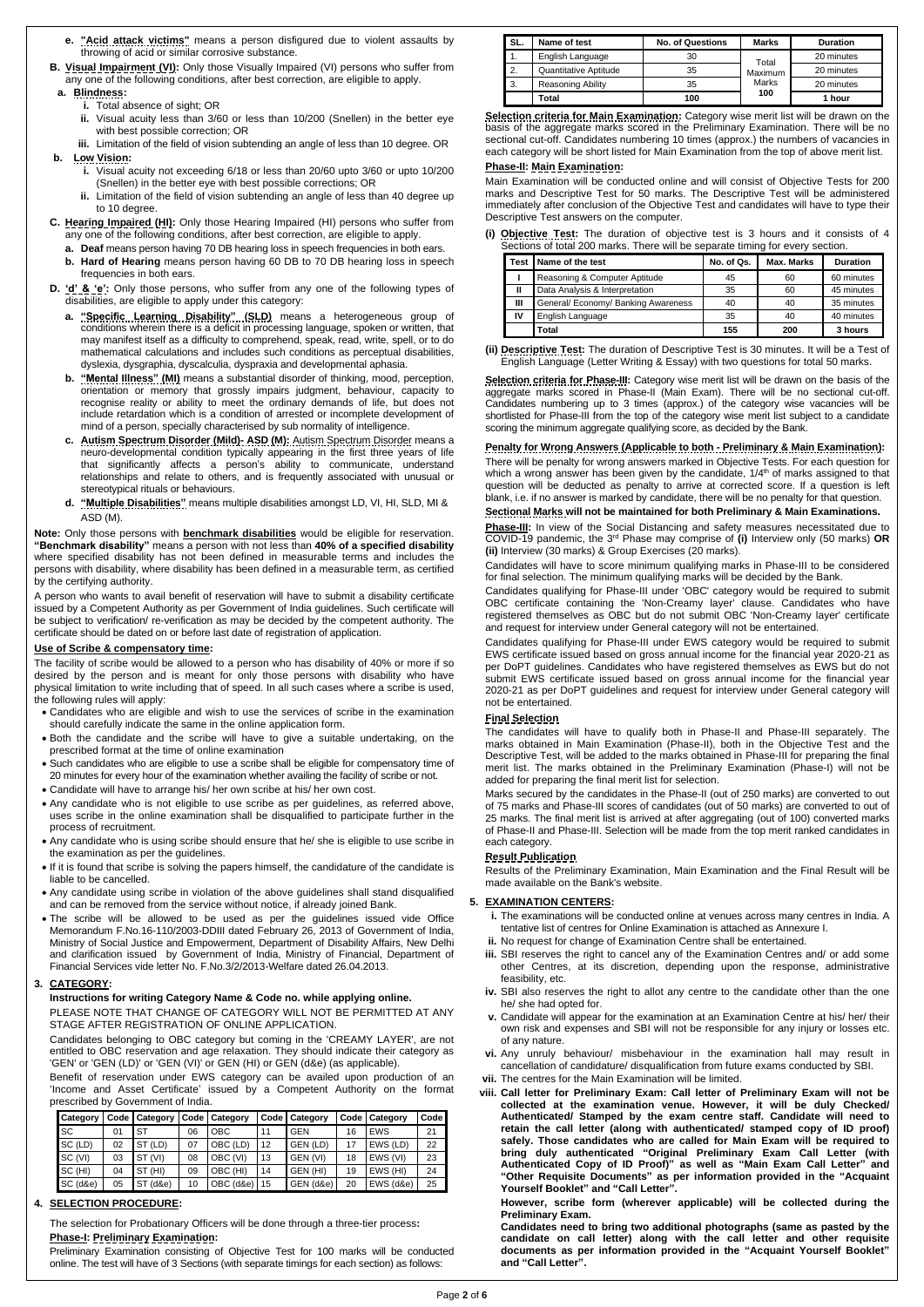**Candidates reporting without photograph pasted on the call letter and without two additional photographs (same as pasted on call letter) for Preliminary will NOT be allowed to appear in the Preliminary Examination.**

**(It is advisable that candidate retains 8 copies (approx.) of the same photograph which is uploaded at the time of online registration of Application as these would ne needed for further stages of this selection process)**

Presently, the starting basic pay is  $\overline{5}41,960/$ - (with 4 advance increments) in the scale of 36000-1490/7-46430-1740/2-49910-1990/7-63840 applicable to Junior Management Grade Scale-I. The official will also be eligible for D.A, H.R.A/ Lease rental, C.C.A, Medical and other allowances & perquisites as per rules in force from time to time.

#### **6. EMOLUMENTS:**

#### **7. JOINING, TRAINING & CAREER PATH:**

The selected candidates shall be provided basic banking knowledge through online course, which they shall complete before joining. The selected candidates, at the time of joining, will have to execute a Bond for a value of  $\overline{22.00}$  lac ( $\overline{2}$  Two lac only) to serve the Bank for a minimum period of three years. The Bond will be invoked by the Bank if the candidate resigns from the service of the Bank before expiry of three years from the date of joining.

On joining, the selected candidates will be designated as "Probationary Officers" and may be on probation for two years. They will be subjected to continuous assessment, as per Bank's extant policy, during the probation period. Those candidates who qualify in the assessment as per standards determined by the Bank from time to time, will be confirmed in the Service of the Bank in Junior Management Grade Scale-I (JMGS-I).

If any candidate fails to achieve minimum standards stipulated, his/ her services may be terminated as per policy of the Bank in force at the material time.

Bank provides immense opportunities for growth in career, including opportunities for posting abroad. The attractive promotion policy of the Bank provides an opportunity to the meritorious and exceptionally brilliant officers to reach the Top Management Grade in a reasonably quick time.

#### **8. APPLICATION FEE AND INTIMATION CHARGE (Non-Refundable):**

**Pre-requisites for Applying Online**: Candidates should have valid email ID and mobile no. which should be kept active till the declaration of results. It will be essentially required for receiving any communication/ call letters/ advices from the bank by email/ SMS.

Application Fee will be 750/- for General/ EWS/ OBC candidates and 'Nil' for SC/ ST/ PWD candidates. Application Fee once paid will NOT be refunded on any account nor can it be held in reserve for any other examination or selection.

#### **9. PRE-EXAMINATION TRAINING:**

Bank may arrange pre-examination training (PET) at certain centres for SC/ ST/ Religious Minority Community candidates in consonance with the guidelines issued by Government of India. Candidates belonging to the above categories who desire to avail themselves of such training at their own cost may indicate to that effect against relevant column while applying on-line. An indicative list of training centres is given as Annexure-I.

Bank may add additional centers or may delete some of the centers indicated for training. Candidates opting for pre-examination training should download their call letter for training from Bank's website by entering their registration number and password/ date of birth. No hard copy of the call letter will be sent.

In view of the situation arising out of COVID-19 pandemic, Bank may, depending on feasibility, hold the PET through physical classes OR by way of Online tools.

#### **10.NUMBER OF CHANCES:**

| Category                  | Max. Permissible Number of Chances |
|---------------------------|------------------------------------|
| General / EWS             |                                    |
| General (PWD) / EWS (PWD) |                                    |
| OBC                       |                                    |
| OBC (PWD)                 |                                    |
| SC/SC (PWD)/ST/ST (PWD)   | No Restriction                     |

Candidates who have already appeared for the maximum number of permissible chances are not eligible to apply. The number of chances will be counted from the examination held on 18.04.2010. Appearing in Preliminary Examination will not be counted as a chance. Appearing in Main Examination will be counted as a chance. In the years in which only one written examination has been held (i.e. no Preliminary Examination has been held), appearing in this examination will be counted as a chance.

#### **11.HOW TO APPLY:**

Candidates can apply **online only** from **05.10.2021 to 25.10.2021**. No other mode of application will be accepted.

#### **GUIDELINES FOR FILLING ONLINE APPLICATION:**

Candidates will be required to register themselves online through Bank's 'Career' website **<https://bank.sbi/careers>** or **<https://www.sbi.co.in/careers>**. After registration candidates are required to pay the requisite application fee through online mode by using debit card/ credit card/ Internet Banking.

Helpdesk: In case of any problem in filling up the form, payment of fee/ intimation charges

or receipt of Admission/ call letter, queries may be made at telephone no. 022-22820427 (between 11:00 AM to 06:00 PM on working days) or lodge their query on **[http://cgrs.ibps.in](http://cgrs.ibps.in/)**. Candidates should mention 'RECRUITMENT OF PROBATIONARY OFFICERS IN STATE BANK OF INDIA - 2021' in the subject of the email.

#### **a. REGISTRATION & PAYMENT OF FEES [Online Mode Only]:**

- i. First scan the photograph, signature, left-hand thumb impression and handwritten declaration as detailed under the guidelines given in Annexure-II.
- ii. The text for the hand-written declaration is as follows:
- *(Name of the candidate), \_\_\_\_\_\_\_(Date of Birth) hereby declare that all the information submitted by me in the application form is correct, true and valid. I will present the supporting documents as and when required. The signature, photograph and left-hand thumb impression is of mine".*
- *iii.* **Left-Hand Thumb Impression**: If a candidate is not having left-hand thumb impression, he/ she may use his/ her right-hand thumb impression.
- iv. Visit Bank's website **<https://bank.sbi/careers>** or **<https://www.sbi.co.in/careers>** and open the Online Application Form, available under 'Current Openings'.
- v. Fill the application carefully. Once the application is filled completely, candidates should submit their data. In case a candidate is unable to fill the data in one go, he/ she can save the entered data. On saving complete/ partially complete application, a provisional registration number and password is generated by the system and displayed on the screen which should be carefully noted. Candidates can reopen and edit their saved application form (if required) by using their registration number and password. Once the application is filled

completely, candidates should carefully check the form before final submission. No change/ edit will be allowed thereafter. The registration at this stage is provisional.

- vi. After rechecking and ensuring correctness of the particulars in the application form, candidate should pay fees through the payment gateway integrated with the application, by following the instructions available on the screen.
- vii. The payment can be made by using debit card/ credit card/ Internet Banking by providing information as asked on the screen. Transaction charges for online payment, if any, will be borne by the candidates.
- viii. On successful completion of the transaction, e-receipt and application form will be generated; which may be printed for record.
- ix. If the online transaction is not successfully completed, please register again and make payment online.
- There is also a provision to reprint the e-Receipt and Application form containing fee details, at later stage.
- xi. **Please do not send the printout of application form to the Bank**.

#### **b.GUIDELINES FOR SCANNING THE PHOTOGRAPH , SIGNATURE, LEFT-HAND THUMB IMPRESSION AND HAND-WRITTEN DECLARATION**

Before applying online, a candidate will be required to have a scanned (digital) image of his/ her photograph, signature, left-hand thumb impression and hand-written declaration as per the specifications given in Annexure-II. Online application will not be registered unless candidates upload photo, signature, left-hand thumb impression and hand-written declaration as specified.

Note: **i.** In case, the face in the photograph, signature, left-hand thumb impression & hand-written declaration is unclear, the applicant's candidature may be rejected.

**iii.** In case the photograph, signature, left-hand thumb impression & hand-written declaration is unclear, the candidate may edit his/ her application and re-upload his/ her photograph, signature, left-hand thumb impression & hand-written declaration, prior to submitting the form.

#### **12.DOWNLOAD OF CALL LETTERS:**

The candidates should download their call letter (Pre-exam Training/ Preliminary Exam/ Main Exam/ GE & Interview) and an "acquaint yourself booklet", by entering their registration number and password/ date of birth from the Bank's website.

NO HARD COPY OF THE CALL LETTER/ ACQUAINT YOURSELF BOOKLET WILL BE SENT BY POST

**CARE: At the time of Main Exam, the candidate must bring duly authenticated "Original Preliminary Exam Call Letter (with Authenticated Copy of ID Proof)" as well as "Main Exam Call Letter" with "Requisite Documents" at the time of Main Exam. These documents along with requisite documents need to be submitted during the Main Exam.**

**Candidates need to bring two additional photographs (same as pasted by the candidate on call letter) along with call letter and other requisite documents as per information provided in the "Acquaint Yourself Booklet" and "Call Letter".**

**Candidate reporting without photograph pasted on the call letter and without two additional photographs (same as pasted on call letter) will NOT be allowed to appear in the Preliminary exam.**

#### **13.PROOF OF IDENTITY TO BE SUBMITTED AT THE TIME OF EXAMINTION:**

The candidates must bring one photo identity proof such as passport/ Aadhar/ PAN Card/ Driving License/ Voter's Id Card/ Bank Passbook with duly attested Photograph/ Identity Card issued by School or College/ Gazetted Officer in the official letterhead in original as well as a self-attested Photocopy thereof. The photocopy of Identity proof should be submitted along with call letter to the invigilators in the examination hall, failing which, (or if identity of candidates is in doubt) the candidate will not be permitted to appear for the test.

#### **14.BIOMETRIC VERIFICATION:**

The Bank, at various stages, may capture photo and thumb impression/ IRIS Scan of the candidates in digital format for biometric verification of the candidates. Candidate will ensure that his/ her correct thumb impression/ IRIS Scan is captured at various stages as any inconsistency will lead to rejection of their candidature. Accordingly, candidates are advised to follow the guidelines that shall be provided to them in their call letter.

In case, if any candidate is found not to be genuine, then apart from taking legal actions against him/ her, his/ her/ their candidature will be cancelled.

Further, the candidate is advised not to apply any external matter like menhadi, ink, chemical etc. on his/ her hands.

#### **15.ACTION AGAINST CANDIDATES FOUND GUILTY OF MISCONDUCT:**

- **a.** Candidates are cautioned that they should not furnish any particulars or documents that are false, tampered/ fabricated and they should not suppress any material information while filling up the application form.
- **b.** At the time of examination/interview, if a candidate is (or has been) found guilty of: (i) using unfair means during the examination or (ii) impersonating or procuring impersonation by any person or (iii) misbehaving in the examination hall or (iv) resorting to any irregular or improper means in connection with his/ her candidature

for selection or (v) obtaining support for his/ her candidature by any unfair means, such a candidate may, in addition to rendering himself/ herself liable to criminal prosecution, will also be liable to be:

- Disqualified from the examination for which he/ she is a candidate
- Debarred, either permanently or for a specified period, from any examination or recruitment conducted by Bank.
- **c.** The Bank would be analyzing the responses of a candidate with other appeared candidates to detect patterns of similarity. On the basis of such an analysis, if it is found that the responses have been shared and scores obtained are not genuine/ valid, the Bank reserves the right to cancel his/ her candidature.
- **d.** USE OF MOBILE PHONES, PAGERS, CALCULATOR OR ANY SUCH DEVICES:
	- **i.** Mobile phones, pagers or any other communication devices are not allowed inside the premises where the examination/ interview is being conducted. Any infringement of these instructions shall entail cancellation of candidature and disciplinary action including ban from future examinations.
	- **ii.** Candidates are advised in their own interest not to bring any of the prohibited items including pagers/calculator to the venue of the examination/ interview, as arrangement for safekeeping cannot be assured. After AarogyaSetu display at the entry gate, candidate will be required to switch off his/ her mobile phones, and deposit the same at the designated location, to be collected while exiting.
	- **iii.** Candidates are not permitted to use or have in possession calculators in examination premises.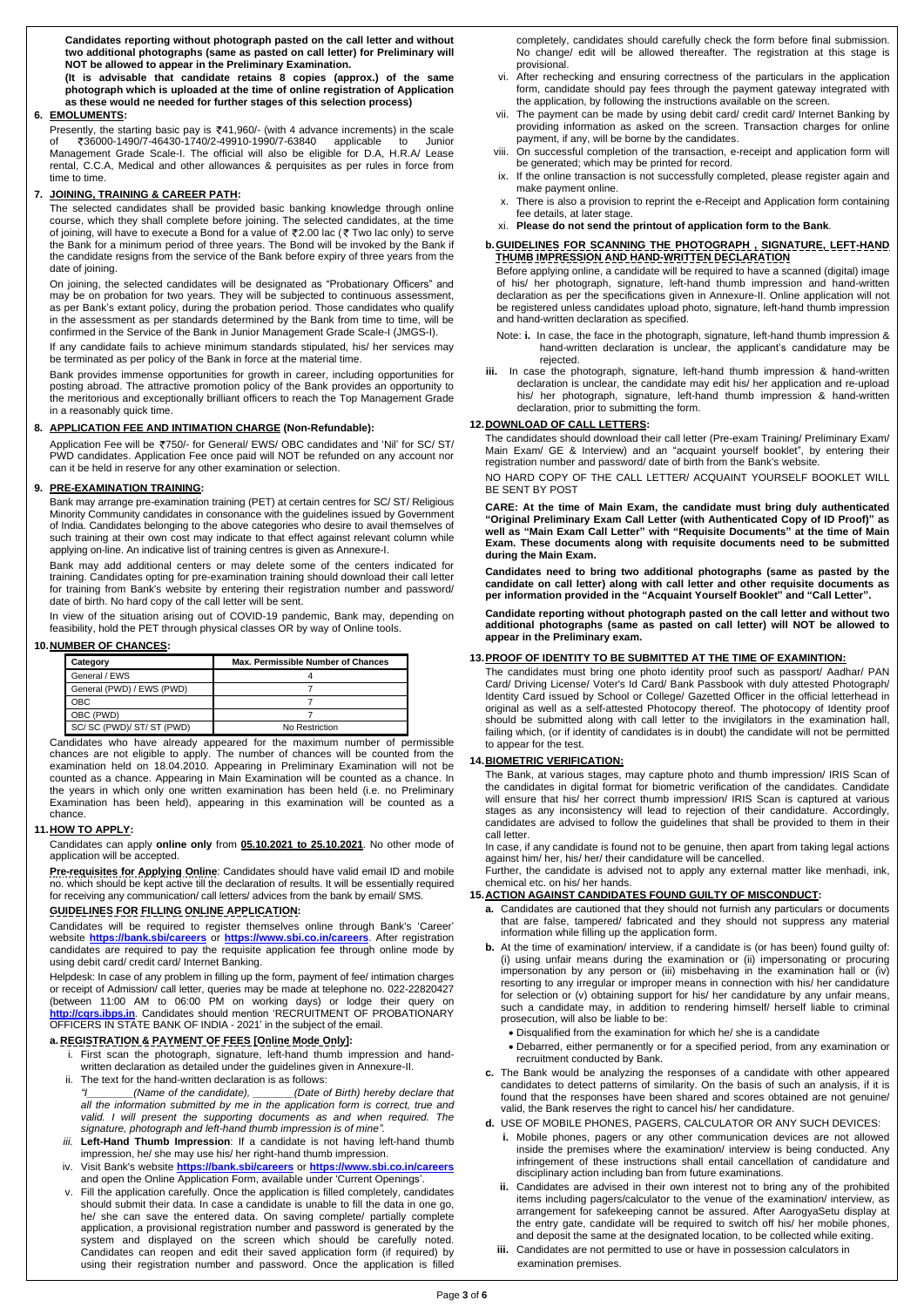Page **4** of **6**

#### **16.GENERAL INFORMATION:**

- **i.** Candidates are advised to take a printout of their system generated online application form after submitting the application.
- **ii.** Candidates should satisfy themselves about their eligibility for the post applied for. The Bank would admit to the test all the candidates applying for the post with the requisite fee on the basis of the information furnished in the online application and shall determine their eligibility only at the time of interview and/or at later stages.
- **iii. Request for change/ correction in any particulars (including category) in the application form, once application is finally submitted, will not be entertained under any circumstances. No correspondence/ phone/ email will be entertained in this regard. Candidates are advised to fill up the online application carefully and furnish the correct information in the application.**
- **iv.** Candidates are advised in their own interest to apply online well before the closing date and not to wait till the last date to avoid the possibility of disconnection/ inability/ failure to log on to the website on account of heavy load on internet or website jam.
- **v.** SBI does not assume any responsibility for the candidates not being able to submit their applications within the last date on account of aforesaid reasons or for any other reason beyond the control of SBI.
- **vi.** Not more than one application should be submitted by a candidate. In case of multiple applications, only the last valid (completed) application will be retained and the application fee/ intimation charges paid for the other registrations will stand forfeited. Multiple attendance/ appearance by a candidate in examination/ interview will result in summary rejection/ cancellation of candidature.
- **vii.** The possibility of occurrence of some problems in administration of examination cannot be ruled out completely, which may impact test delivery/ generation of result. In such cases, every effort will be made to resolve the problem, which may include the conduct of another examination if considered necessary.
- **viii. Call letter for Preliminary Exam will not be collected at the examination venue**. **However, it will be duly Checked/ Authenticated/ Stamped by the exam centre staff. Candidate will need to retain the call letter (along with authenticated/ stamped copy of ID proof) safely. Those candidates who are called for Main Exam will be required to bring duly authenticated "Original Preliminary Exam Call Letter (with Authenticated Copy of ID Proof)" as well as "Main Exam Call Letter" and "Other Requisite Documents" as per information provided in the "Acquaint Yourself Booklet" and "Call Letter".**
- **ix.** Candidates serving in Government/ Quasi Government Offices, Public Sector Undertakings including Nationalised Banks and Financial Institutions are advised to submit 'No Objection Certificate' from their employer at the time of interview, failing which their candidature may not be considered and travelling expenses, if any, otherwise admissible, will not be paid.
- **x.** In case of selection, candidates will be required to produce proper discharge certificate from the employer at the time of taking up the appointment.
- **xi.** The original documents regarding eligibility criteria and proof of date of birth should be produced for verification on the date of interview. Candidate will not be allowed to attend the interview if original certificates are not produced for verification on the date of interview.
- **xii.** Caste certificate issued by Competent Authority on the format prescribed by the Government of India will have to be submitted by the SC/ ST candidates, if called for interview.
- **xiii.** Candidates are advised to keep their e-mail ID & mobile connection active for receiving advices.
- **xiv.** A declaration will have to be submitted in the prescribed format by candidates seeking reservation under OBC category stating that he/ she does not belong to the Creamy Layer". OBC certificate on format prescribed by Govt. of India containing the 'Non-creamy layer' clause, issued during the period 01.04.2021 to the date of interview, should be submitted by such candidates, if called for interview.
- **xv.** Benefit of reservation under EWS category can be availed upon production of an 'Income and Asset Certificate' issued by a Competent Authority on the format prescribed by Government of India based on gross annual income for the financial year 2020-21 as per the extant DoPT guidelines.
- **xvi.** Appointment of selected candidates is subject to his/ her being declared medically fit as per the requirement of the Bank.
- **xvii.** Any legal proceedings in respect of any matter of claim or dispute arising out of this advertisement and/ or an application in response thereto can be instituted only in Mumbai and Courts/ Tribunals/ Forums at Mumbai only shall have sole and exclusive jurisdiction to try any cause/ dispute.
- **xviii.** Outstation candidates called for interview will be reimbursed Railway AC-III fare for the shortest route in India or actual expenses incurred (whichever is lower) from place of residence/ posting to Interview venue. Local transportation expenses will not be reimbursed. A candidate found ineligible for the post will not be permitted to appear in interview and will not be reimbursed any fare.
- **xix. BANK RESERVES RIGHT TO CANCEL THE RECRUITMENT PROCESS ENTIRELY AT ANY STAGE.**
- **xx.** At the time of interview, the candidate will be required to provide details regarding criminal cases(s) pending against him/ her, if any. The Bank may also conduct independent verification, inter alia, including verification of police records etc. The bank reserves right to deny the appointment depending upon such disclosures and/ or independent verification.

#### **17. ANNOUNCEMENTS:**

All further announcements/ details pertaining to this process will be published/ provided only on **<https://bank.sbi/careers>** or **<https://www.sbi.co.in/careers>** from time to time. No separate advertisement/ corrigendum will be issued in this regard. All changes/updates/ corrigendum will be hosted only on Bank's website **<https://bank.sbi/careers>** or **<https://www.sbi.co.in/careers>**.

#### **18.DISCLAIMER:**

In case it is detected at any stage of recruitment that a candidate does not fulfil the eligibility norms and/ or that he/ she has furnished any incorrect/ false information or has suppressed any material fact(s), his/ her/ their candidature will stand cancelled. If any of these shortcomings is/ are detected even after appointment, his/ her services are liable to be terminated. Decisions of bank in all matters regarding eligibility, conduct of written examinations/ other tests/ selection would be final and binding on all candidates. No representation or correspondence will be entertained by the Bank in this regard.

**Mumbai Date: 05.10.2021** **General Manager**

**The Bank is not responsible for printing errors, if any**

**[APPLY](https://ibpsonline.ibps.in/sbiposasep21) NO[W](https://ibpsonline.ibps.in/sbiposasep21)**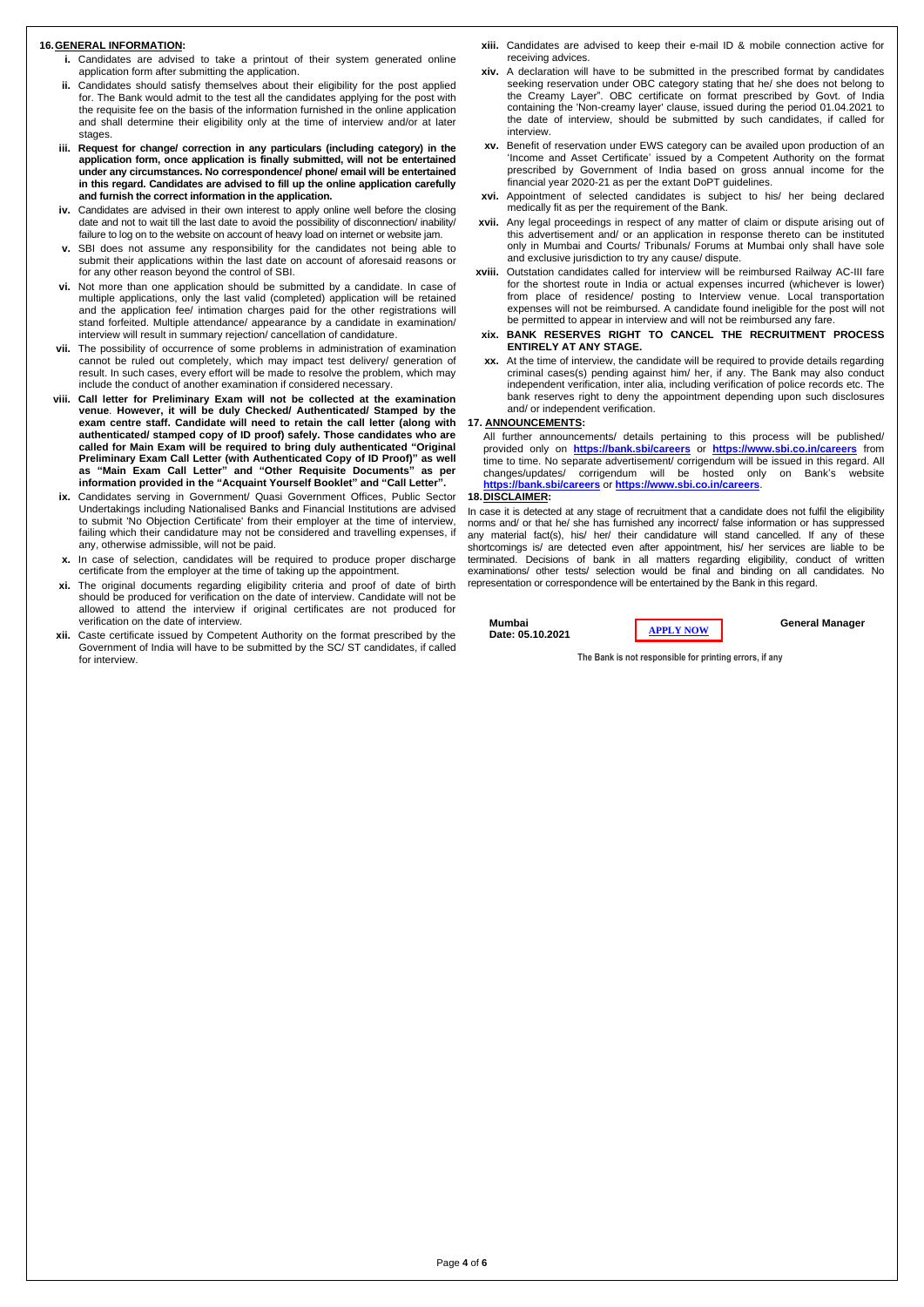Page **5** of **6**

### **EXAMINATION CENTERS (Tentative List)**

| <b>State Code</b> | State/UT                | Pre-Examination Training Centre/ Preliminary Examination Centre                                                                                                                                                  | <b>Main Examination Centre</b>                                                                              |
|-------------------|-------------------------|------------------------------------------------------------------------------------------------------------------------------------------------------------------------------------------------------------------|-------------------------------------------------------------------------------------------------------------|
| 11                | Andaman & Nicobar       | Port Blair                                                                                                                                                                                                       | Port Blair                                                                                                  |
| 12                | Andhra Pradesh          | Chirala, Chittoor, Eluru, Guntur, Kadapa, Kakinada, Kurnool, Nellore, Ongole, Rajahmundhry,<br>Srikakulam, Tirupati, Vijaywada, Vishakhapatnam, Vizianagaram                                                     | Guntur, Kurnool, Vijaywada, Vishakhapatnam,                                                                 |
| 13                | Arunachal Pradesh       | Naharlagun                                                                                                                                                                                                       | Naharlagun                                                                                                  |
| 14                | Assam                   | Dibrugarh, Guwahati, Jorhat, Silchar, Tezpur                                                                                                                                                                     | Guwahati                                                                                                    |
| 15                | Bihar                   | Arrah, Aurangabad (Bihar), Bhagalpur, Darbhanga, Gaya, Muzaffarpur, Patna, Purnea                                                                                                                                | Arrah, Patna, Muzzafarpur                                                                                   |
| 16                | Chandigarh              | Chandigarh/ Mohali                                                                                                                                                                                               | Chandigarh/ Mohali                                                                                          |
| 17                | Chhattisgarh            | Bhilai, Bilaspur, Raipur                                                                                                                                                                                         | Raipur                                                                                                      |
| 18                | Goa                     | Panaji                                                                                                                                                                                                           | Panaji                                                                                                      |
| 19                | Gujarat                 | Ahmedabad/ Gandhinagar, Anand, Himmatnagar, Jamnagar, Mehsana, Rajkot, Surat, Vadodara                                                                                                                           | Ahmedabad/ Gandhinagar                                                                                      |
| 20                | Haryana                 | Ambala, Faridabad, Gurugram, Hissar, Karnal, Kurukshetra, Yamunanagar                                                                                                                                            | Ambala, Hissar, Faridabad, Gurugram                                                                         |
| 21                | <b>Himachal Pradesh</b> | Bilaspur, Hamirpur, Kangra, Kullu, Mandi, Shimla, Solan, Una                                                                                                                                                     | Shimla, Solan                                                                                               |
| 22                | Jammu & Kashmir         | Jammu, Samba, Srinagar                                                                                                                                                                                           | Jammu, Srinagar                                                                                             |
| 23                | Jharkhand               | Bokaro, Dhanbad, Hazaribag, Jamshedpur, Ranchi                                                                                                                                                                   | Jamshedpur, Ranchi                                                                                          |
| 24                | Karnataka               | Belgaum, Bengaluru, Bidar, Davangere, Dharwad, Gulbarga, Hassan, Hubli, Mandya, Mangalore,<br>Mysore, Shimoga, Udupi                                                                                             | Bengaluru                                                                                                   |
| 25                | Kerala                  | Alappuzha, Kannur, Kochi, Kollam, Kottayam, Kozhikode, Malappuram, Palakkad, Thrichur,<br>Thiruvananthapuram                                                                                                     | Kochi, Thiruvananthapuram                                                                                   |
| 26                | Ladakh                  | Leh                                                                                                                                                                                                              | Leh                                                                                                         |
| 27                | Lakshwadeep             | Kavarrati                                                                                                                                                                                                        | Kavarrati                                                                                                   |
| 28                | Madhya Pradesh          | Bhopal, Gwalior, Indore, Jabalpur, Satna, Sagar, Ujjain                                                                                                                                                          | Bhopal, Indore                                                                                              |
| 29                | Maharashtra             | Amaravati, Aurangabad, Chandrapur, Dhule, Jalgaon, Kolhapur, Latur, Mumbai/ Thane/ Navi<br>Mumbai, Nagpur, Nanded, Nasik, Pune, Ratnagiri, Solapur                                                               | Aurangabad, Nagpur, Pune, Mumbai/ Thane/<br>Navi Mumbai                                                     |
| 30                | Manipur                 | Imphal                                                                                                                                                                                                           | Imphal                                                                                                      |
| 31                | Meghalaya               | Shillong                                                                                                                                                                                                         | Shillong                                                                                                    |
| 32                | Mizoram                 | Aizawl                                                                                                                                                                                                           | Aizawal                                                                                                     |
| 33                | Nagaland                | Kohima                                                                                                                                                                                                           | Kohima                                                                                                      |
| 34                | Delhi -NCR              | Delhi & New Delhi                                                                                                                                                                                                | Delhi & New Delhi                                                                                           |
| 35                | Odisha                  | Balasore, Berhampur (Ganjam), Bhubaneswar, Cuttack, Dhenkanal, Rourkela, Sambalpur                                                                                                                               | Bhubaneswar                                                                                                 |
| 36                | Puducherry              | Puducherry                                                                                                                                                                                                       | Puducherry                                                                                                  |
| 37                | Punjab                  | Amritsar, Bhatinda, Fatehgarh Sahib, Jalandhar, Ludhiana, Mohali, Pathankot, Patiala, Sangrur                                                                                                                    | Bhatinda, Jalandhar, Ludhiana, Mohali, Patiala                                                              |
| 38                | Rajasthan               | Ajmer, Alwar, Bikaner, Jaipur, Jodhpur, Kota, Sikar, Udaipur                                                                                                                                                     | Jaipur,                                                                                                     |
| 39                | Sikkim                  | Bardang - Gangtok                                                                                                                                                                                                | Bardang - Gangtok                                                                                           |
| 40                | Tamilnadu               | Chennai, Coimbatore, Erode, Madurai, Nagercoil, Salem, Thanjavur, Thiruchirapalli, Tirunelveli,<br>Vellore, Virudhunagar                                                                                         | Chennai, Madurai, Tirunelveli                                                                               |
| 41                | Telangana               | Hyderabad, Karimnagar, Khammam, Warangal                                                                                                                                                                         | Hyderabad                                                                                                   |
| 42                | Tripura                 | Agartala                                                                                                                                                                                                         | Agartala                                                                                                    |
| 43                | <b>Uttar Pradesh</b>    | Agra, Aligarh, Prayagraj (Allahabad), Bareilly, Banda, Faizabad, Ghaziabad, Gonda, Gorakhpur,<br>Jhansi, Kanpur, Lucknow, Mathura, Meerut, Moradabad, Muzaffarnagar, Noida/ Greater Noida,<br>Sitapur, Varanasi. | Ghaziabad,<br>Prayagraj (Allahabad),<br>Agra,<br>Noida/ Greater Noida, Kanpur, Lucknow,<br>Meerut, Varanasi |
| 44                | Uttarakhand             | Dehradun, Haldwani, Roorkee                                                                                                                                                                                      | Dehradun                                                                                                    |
| 45                | West Bengal             | Asansol, Durgapur, Hooghly, Kalyani, Kolkata, Siliguri                                                                                                                                                           | Hooghly, Kalyani, Kolkata                                                                                   |